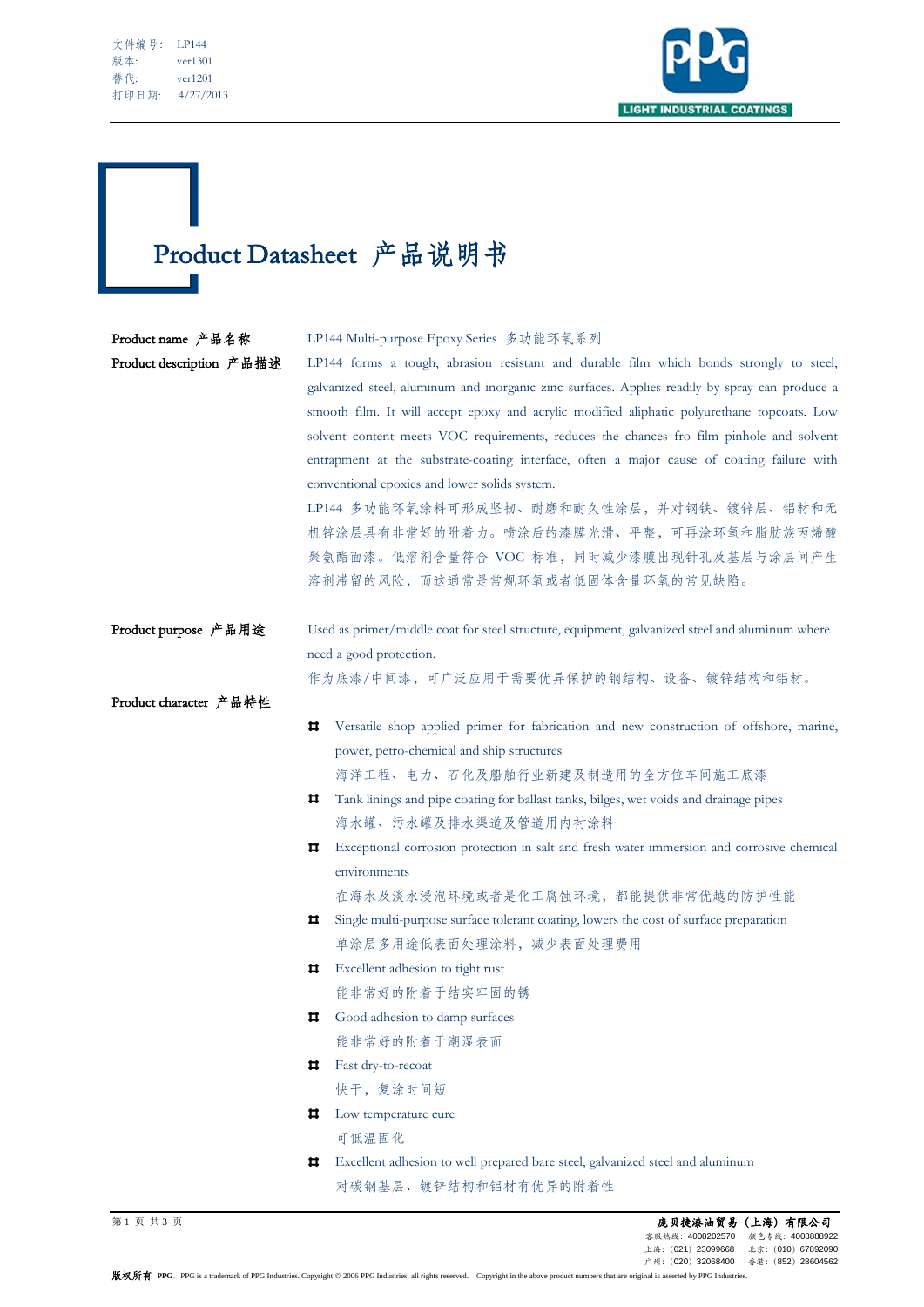

|                        | ᄇ  | Easy applied by airless and conventional air sprayer                                                                            |                 |  |
|------------------------|----|---------------------------------------------------------------------------------------------------------------------------------|-----------------|--|
|                        |    | 简易的施工性, 适合无气和常规空气喷涂                                                                                                             |                 |  |
|                        | ᄇ  | Qualified to Canada Health and Welfare, dry food and fish holds (off-white and buff only)                                       |                 |  |
|                        |    | 符合加拿大健康与安全法规,可以与干的食品、鱼接触(本白和奶油色)                                                                                                |                 |  |
|                        | ᄇ  | Recommended dry film thickness: 100-200µm                                                                                       |                 |  |
|                        |    | 推荐干膜厚度: 100-200 微米                                                                                                              |                 |  |
|                        | Ħ. | Theoretical spreading rate ( $\hat{\alpha}$ ) DFT 100 $\mu$ m: 7.8m <sup>2</sup> /L<br>理论涂布率 (100 微米干膜厚度): 7.8m <sup>2</sup> /L |                 |  |
|                        |    |                                                                                                                                 |                 |  |
|                        |    | <b>11</b> VOC: 292 g/l (2.4 lb/gal)                                                                                             |                 |  |
|                        |    | VOC: 276 g/l (2.3 lb/gal)                                                                                                       |                 |  |
| Related products 配套产品  |    |                                                                                                                                 |                 |  |
|                        | ㅁ  | LH144-20 Hardener-Standard                                                                                                      | LH144-20 固化剂-标准 |  |
|                        | o  | LN141-20 Thinner-Standard                                                                                                       | LN141-20 稀释剂-标准 |  |
| Surface treatment 表面处理 |    |                                                                                                                                 |                 |  |

 $\pmb{\Pi}$ Coating performance is proportional to the degrees of surface preparation. Prior to coating, surface must be clean, dry, undamaged and free of all contaminants, including salt deposits. Round off all rough welds and sharp edges, remove all weld patterns.

涂层的最终性能与表面处理的程度成正比。表面必须清洁、干燥、无任何污染物,包括 盐分等。对所有锐边和焊缝进行倒圆,打磨除去焊接飞溅物。

Ħ. Steel: New, without pits or depressions, blast SSPC-SP6 (Sa2). Previously painted or pitted steel, blast SSPC-SP10 (Sa2.5). For mild exposures, power toll clean SSPC-SP3/11 (St3) is acceptable. Blast to achieve 25-50 microns. Apply the primer as soon as possible to prevent the flash rusting on blasted and clean steel surface.

钢材:新,无麻坑或压痕,喷砂处理达 SSPC-SP6(Sa2);生锈和有麻坑的表面,喷砂处 理达到 SSPC-SP10 (Sa2.5); 对于轻度腐蚀环境, 可用动力工具清洁至 SSPC-SP3 和 SSPC-SP11 或 St3 标准。喷砂后表面粗糙度范围建议在 25~50 微米。处理好的清洁表面要 尽快施工底漆以防止出现闪锈。

 $\overline{\mathbf{u}}$ Galvanized steel: New, remove any oil or grease with P850-1367, light sweep blasting with fine abrasive is preferred. Weathered, remove any zinc salt with mechanical grinding, clean with P850-14/1402.

镀锌结构: 新, 用 P850-1367 清洁剂进行除油, 最好能用细的磨料进行扫砂处理。老化 的镀锌层,机械打磨去除所有锌盐,然后用 P850-14/1402 清洁剂清洗。

 $\overline{\mathbf{u}}$ Aluminum: remove any oil or grease with P850-1367, light sweep blasting with fine abrasive is preferred.

Application methods 施工方法 Conventional air spray 手工喷涂 Airless spray 无气喷涂 Volume Solid 体积固体含量 78%±3 Mixing  $ratio(V/V)$  混合比例(体积)  $4/1$ Thinner 稀释剂 LN141-20 Thinning ratio 稀释比例 15-20% 0-6% Pot life 混合使用时间(21℃) 4.5 hours/小时

铝材: 用 P850-1367 清洁剂进行除油, 最好能用细的磨料进行扫砂处理。

## Application process 施工流程

## 第 2 页 共 3 页 庞贝捷漆油贸易(上海)有限公司